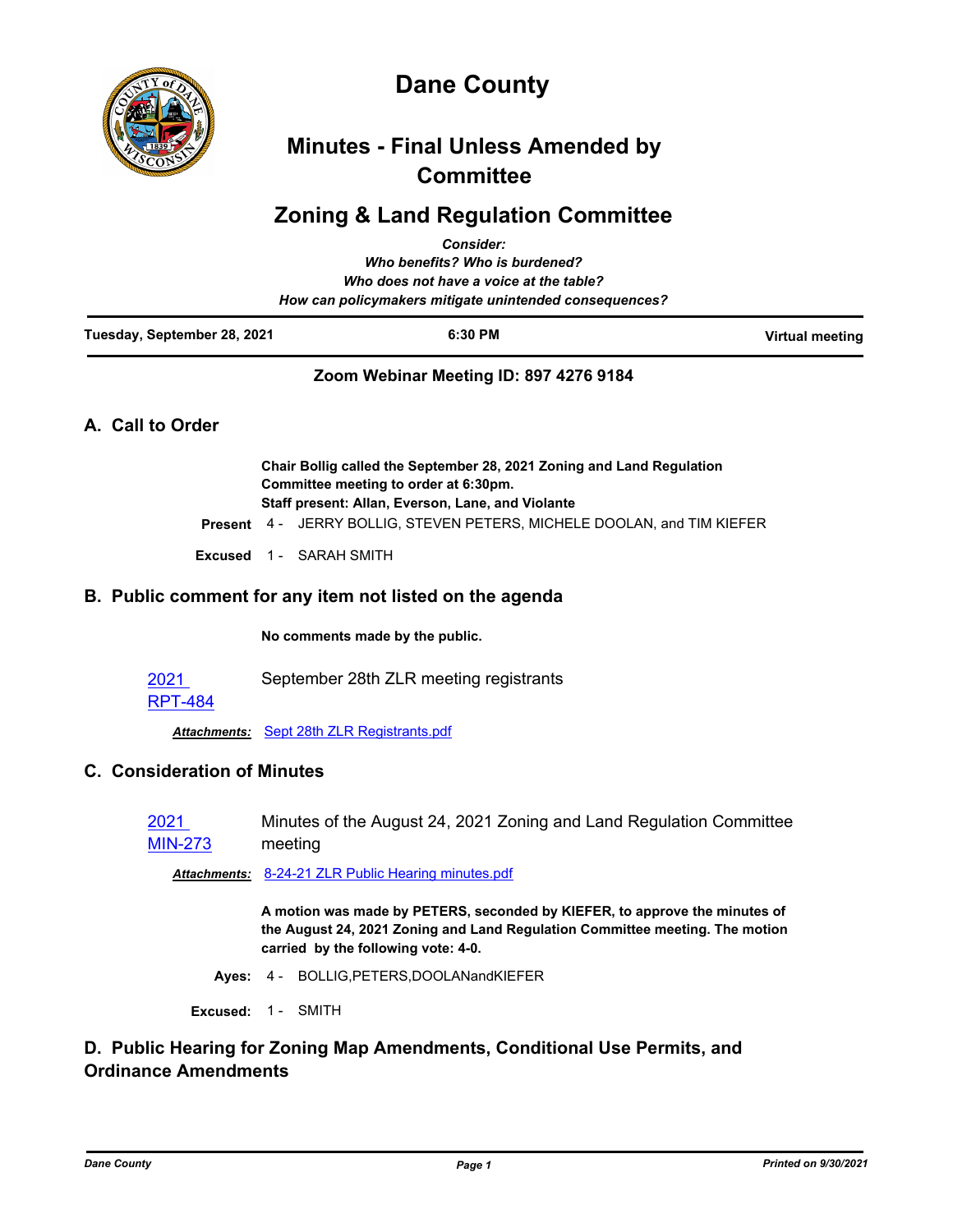| 11733 | PETITION: REZONE 11733                                                |
|-------|-----------------------------------------------------------------------|
|       | <b>APPLICANT: MICHAEL MCEVILLY</b>                                    |
|       | LOCATION: EAST OF 3385 N STAR RD, SECTION 34, TOWN OF                 |
|       | <b>COTTAGE GROVE</b>                                                  |
|       | <b>CHANGE FROM: FP-1 Farmland Preservation District TO GC General</b> |
|       | <b>Commercial District</b>                                            |
|       | REASON: commercial rezone for building trade contractor operation     |
|       | condos                                                                |

[11733 Staff Report](http://dane.legistar.com/gateway.aspx?M=F&ID=4dc1f3f2-6cb3-460a-b0d0-f3bf424715a3.pdf) *Attachments:*

[11733 Site plan](http://dane.legistar.com/gateway.aspx?M=F&ID=3f92447f-6ba5-4e6e-9088-0a310d9821cc.pdf)

[11733 Town policies for commercial development area](http://dane.legistar.com/gateway.aspx?M=F&ID=712ed362-d09a-4e2e-ae2c-d645ab860b13.pdf)

[11733 Map](http://dane.legistar.com/gateway.aspx?M=F&ID=027bf10d-1930-4c32-bc43-d3bf67539dbf.pdf)

[11733 APP](http://dane.legistar.com/gateway.aspx?M=F&ID=d3c90804-531c-4d54-a411-66a92e101426.pdf)

*In favor: Aaron Kaleas Opposed: None*

**A motion was made by KIEFER, seconded by DOOLAN, to postpone due to no town action. The motion carried by the following vote: 4-0.**

**Ayes:** 4 - BOLLIG,PETERS,DOOLANandKIEFER

**Excused:** 1 - SMITH

[11734](http://dane.legistar.com/gateway.aspx?m=l&id=/matter.aspx?key=20578) PETITION: REZONE 11734 APPLICANT: MINDY S WETZEL LOCATION: NORTH OF 2410 STATE HIGHWAY 92, SECTION 18, TOWN OF SPRINGDALE CHANGE FROM: AT-35 Agriculture Transition District TO RR-4 Rural Residential District REASON: creating one residential lot

#### [11734 Ord Amend.pdf](http://dane.legistar.com/gateway.aspx?M=F&ID=a7547a43-013c-4f2e-81f2-8771bab45e76.pdf) *Attachments:*

[11734 Staff Report.pdf](http://dane.legistar.com/gateway.aspx?M=F&ID=90dcbfc4-57c3-4c95-8bcb-26845f4883b7.pdf)

[11734 Town.pdf](http://dane.legistar.com/gateway.aspx?M=F&ID=d5ef59ca-0401-4b7a-b76c-45e5a313fd30.pdf)

[11734 Map](http://dane.legistar.com/gateway.aspx?M=F&ID=8bfb8e1b-3cbe-4c8c-8dca-f3c4a5fd9157.pdf)

[11734 APP](http://dane.legistar.com/gateway.aspx?M=F&ID=bfd34b62-e4b3-4e73-b138-7a3c07ae8b5a.pdf)

*In favor: Christian and Mindy Wetzel Opposed: None*

**A motion was made by PETERS, seconded by KIEFER, that the Zoning Petition be recommended for approval. The motion carried by the following vote: 4-0. 1. A deed restriction shall be recorded on parcel 0607-184-9140-0 to prohibit further division of the land.**

**Ayes:** 4 - BOLLIG,PETERS,DOOLANandKIEFER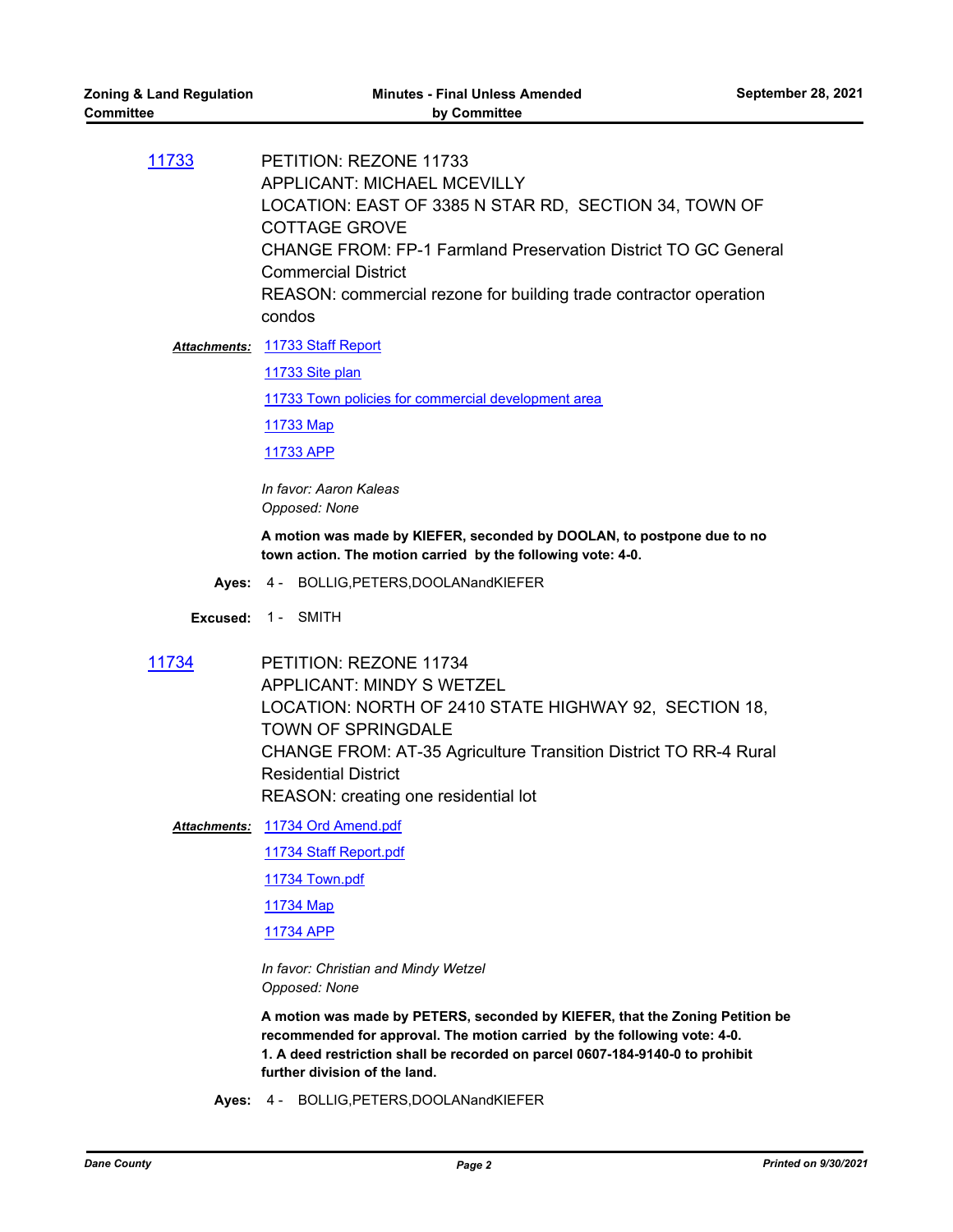#### **Excused:** 1 - SMITH

[11735](http://dane.legistar.com/gateway.aspx?m=l&id=/matter.aspx?key=20579) PETITION: REZONE 11735 APPLICANT: RICHARD AND JILL SUREK LOCATION: 8449 AIRPORT ROAD, SECTION 4, TOWN OF MIDDLETON CHANGE FROM: SFR-08 Single Family Residential District TO RR-4 Rural Residential District REASON: consolidating existing residential lots

Attachments: [11735 Staff Report.pdf](http://dane.legistar.com/gateway.aspx?M=F&ID=1de289dd-56a8-482b-8a65-be4617b74388.pdf)

[11735 Town Action Report.pdf](http://dane.legistar.com/gateway.aspx?M=F&ID=0fcd770e-b48f-4642-bd4e-2a9bb650ebad.pdf)

[11735 Map](http://dane.legistar.com/gateway.aspx?M=F&ID=e3de3f87-696c-4a4f-aa50-6cd35b45ffd2.pdf)

[11735 APP](http://dane.legistar.com/gateway.aspx?M=F&ID=918bf3f2-ccfe-4d04-8f30-264c68d490f6.pdf)

*In favor: Richard Surek Opposed: Christine Gonsalez*

**A motion was made by KIEFER, seconded by PETERS, to postpone due to public opposition. The motion carried by the following vote: 4-0.**

- **Ayes:** 4 BOLLIG,PETERS,DOOLANandKIEFER
- **Excused:** 1 SMITH

[11736](http://dane.legistar.com/gateway.aspx?m=l&id=/matter.aspx?key=20580) PETITION: REZONE 11736 APPLICANT: CRAIG AND KRISTI ZIEGLER LOCATION: 5821 CUBA VALLEY ROAD, SECTION 32, TOWN OF VIENNA CHANGE FROM: FP-35 Farmland Preservation District TO FP-35 Farmland Preservation District REASON: remove deed restriction from property

[11736 Ord Amend.pdf](http://dane.legistar.com/gateway.aspx?M=F&ID=be56bca1-25f3-4a49-8bb3-dabf5fd62abe.pdf) *Attachments:*

[11736 Staff Report.pdf](http://dane.legistar.com/gateway.aspx?M=F&ID=4d9844fc-b495-479b-b655-ed4d65ff9c38.pdf)

[11736 Town Action Report.pdf](http://dane.legistar.com/gateway.aspx?M=F&ID=31deb79a-fc00-4122-bf64-ecd3143177f1.pdf)

[11736 Density.pdf](http://dane.legistar.com/gateway.aspx?M=F&ID=efb08759-8307-4a1f-a8bc-aea1fd5fd143.pdf)

[11736 Map](http://dane.legistar.com/gateway.aspx?M=F&ID=9b7a1837-5b3e-4d83-a2a1-176688ec5446.pdf)

[11736 APP](http://dane.legistar.com/gateway.aspx?M=F&ID=115c116c-4a4e-4bde-819d-0cb0e2829952.pdf)

*In favor: Craig and Kristi Ziegler Opposed: None*

**A motion was made by KIEFER, seconded by DOOLAN, to recommend approval of the removal of the deed restriction on the property. The motion carried by the following vote: 4-0.**

**Ayes:** 4 - BOLLIG,PETERS,DOOLANandKIEFER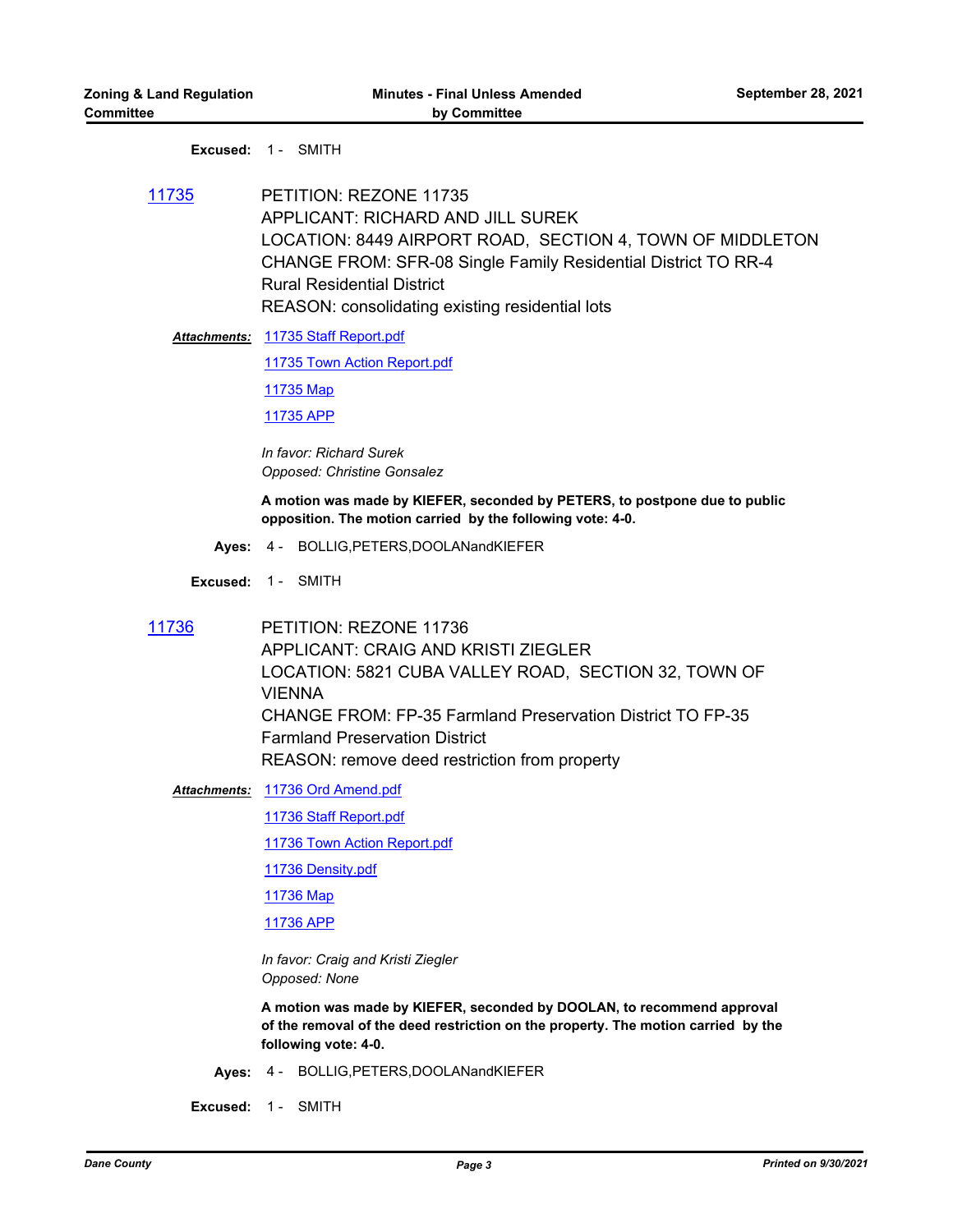[11737](http://dane.legistar.com/gateway.aspx?m=l&id=/matter.aspx?key=20581) PETITION: REZONE 11737 APPLICANT: BLUE HAVEN FARMS LLC LOCATION: 5207 LINCOLN ROAD, SECTION 14, TOWN OF OREGON CHANGE FROM: FP-35 Farmland Preservation District TO FP-1 Farmland Preservation District, FP-35 Farmland Preservation District TO RM-16 Rural Mixed-Use District REASON: sale of 24.1 acres of farmland to neighbor

Attachments: [11737 Ord Amend.pdf](http://dane.legistar.com/gateway.aspx?M=F&ID=70f9ae11-fac6-4c8e-ad80-53c151f31ca6.pdf)

[11737 Staff Report.pdf](http://dane.legistar.com/gateway.aspx?M=F&ID=346887d3-4b12-441c-8c54-668e8f1d2f94.pdf)

[11737 Town Action Report.pdf](http://dane.legistar.com/gateway.aspx?M=F&ID=005d00b6-802c-47a9-9c6b-3053babbf89f.pdf)

[11737 Map](http://dane.legistar.com/gateway.aspx?M=F&ID=8a122736-707c-437b-a53c-c257ee6f9815.pdf)

[11737 APP](http://dane.legistar.com/gateway.aspx?M=F&ID=84177adf-3913-4b20-b870-94672eb6e5e9.pdf)

*In favor: Roger Parsons Opposed: None*

**A motion was made by PETERS, seconded by KIEFER, that the Zoning Petition be recommended for approval. The motion carried by the following vote: 4-0. 1. A deed restriction shall be recorded on Lots 1 & 2 to prohibit further land division of the properties.**

- **Ayes:** 4 BOLLIG,PETERS,DOOLANandKIEFER
- **Excused:** 1 SMITH
- 

[11738](http://dane.legistar.com/gateway.aspx?m=l&id=/matter.aspx?key=20582) PETITION: REZONE 11738

APPLICANT: PAUL WILICHOWSKI AND ERIN HANOU LOCATION: 5362 MAHOCKER ROAD, SECTION 19, TOWN OF BLACK EARTH CHANGE FROM: FP-35 Farmland Preservation District TO RM-8 Rural Mixed-Use District REASON: separating existing residence from farmland

[11738 Ord Amend.pdf](http://dane.legistar.com/gateway.aspx?M=F&ID=c604a1b5-6693-421e-9c3c-ee3ec4e29dc3.pdf) *Attachments:*

[11738 Staff Report.pdf](http://dane.legistar.com/gateway.aspx?M=F&ID=7260eb7e-74c0-4367-aa7f-9b9b6d2e1cf0.pdf)

[11738 Town Action Report.pdf](http://dane.legistar.com/gateway.aspx?M=F&ID=5f4c03b3-b9c9-417a-8c68-a5466f9a4bf1.pdf)

[11738 APP](http://dane.legistar.com/gateway.aspx?M=F&ID=c7f94860-0fa6-495b-8c23-dcc01548066c.pdf)

[11738 Map](http://dane.legistar.com/gateway.aspx?M=F&ID=19c2068b-2ce8-4d3f-9c8c-688ed794848d.pdf)

*In favor: Paul Wilichowski Opposed: None*

**A motion was made by DOOLAN, seconded by KIEFER, that the Zoning Petition be recommended for approval. The motion carried by the following vote: 4-0.**

**Ayes:** 4 - BOLLIG,PETERS,DOOLANandKIEFER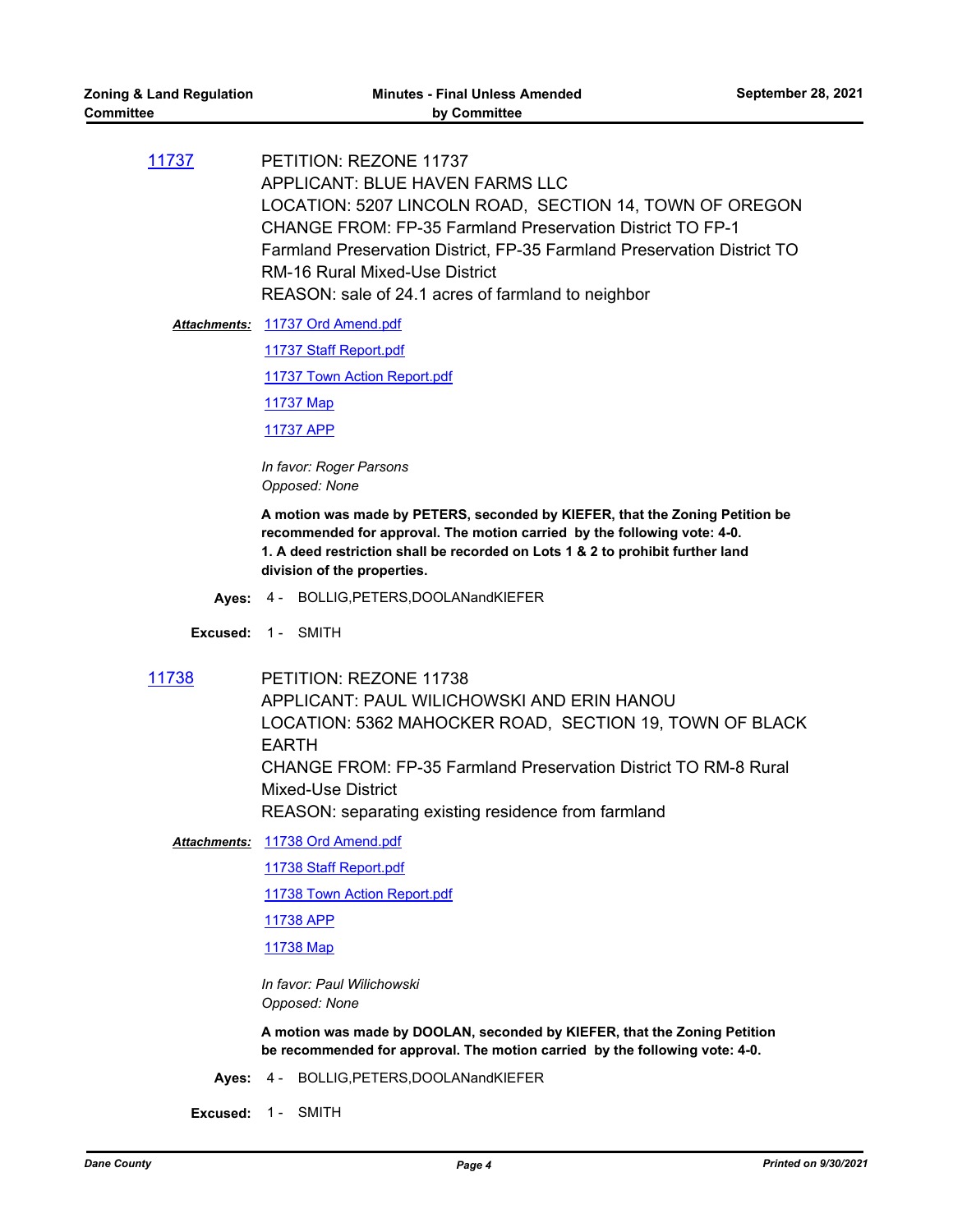[11739](http://dane.legistar.com/gateway.aspx?m=l&id=/matter.aspx?key=20583) PETITION: REZONE 11739 APPLICANT: SOLON W PIERCE III LOCATION: EAST OF 1475 COUNTY HWY BB, SECTION 18, TOWN OF DEERFIELD CHANGE FROM: FP-35 Farmland Preservation District TO RR-4 Rural Residential District REASON: creating two residential lots

Attachments: [11739 Staff Report.pdf](http://dane.legistar.com/gateway.aspx?M=F&ID=f70f9c28-3a3c-4ee6-88db-9065726e57ac.pdf)

[11739 Density.pdf](http://dane.legistar.com/gateway.aspx?M=F&ID=d360de2c-ebe3-4c43-9d88-7aa3ad2c057e.pdf)

[11739 Map](http://dane.legistar.com/gateway.aspx?M=F&ID=fcb8d16e-842d-4eba-a23c-7febe3d7c145.pdf)

[11739 APP](http://dane.legistar.com/gateway.aspx?M=F&ID=0a121125-93c2-4105-a6f9-72d62645e90e.pdf)

[11739 Soil Suitability Map](http://dane.legistar.com/gateway.aspx?M=F&ID=55ae32d4-7985-4949-9bb5-9222af7b0b6d.pdf)

*In favor: Solon Pierce and David Riesop Opposed: None*

**A motion was made by PETERS, seconded by KIEFER, to postpone due to no town action. The motion carried by the following vote: 4-0.**

**Ayes:** 4 - BOLLIG,PETERS,DOOLANandKIEFER

**Excused:** 1 - SMITH

[11740](http://dane.legistar.com/gateway.aspx?m=l&id=/matter.aspx?key=20584) PETITION: REZONE 11740 APPLICANT: JON AND PEGGY SCHUMANN LOCATION: 8039 CRYSTAL LAKE ROAD, SECTION 1, TOWN OF ROXBURY CHANGE FROM: RM-16 Rural Mixed-Use District TO FP-1 Farmland Preservation District, RM-16 Rural Mixed-Use District TO RR-4 Rural Residential District REASON: separating existing residence from farmland

[11740 Ord Amend.pdf](http://dane.legistar.com/gateway.aspx?M=F&ID=e3836c9b-bc6f-4847-8e90-06de1dab24a4.pdf) *Attachments:*

[11740 Staff Report.pdf](http://dane.legistar.com/gateway.aspx?M=F&ID=e6012026-2f8a-48e6-ac6c-4dd6b19a4d30.pdf)

[11740 Town Action Report.pdf](http://dane.legistar.com/gateway.aspx?M=F&ID=0cc6e4c6-c63d-4707-b922-a678413d08fd.pdf)

[11740 Map](http://dane.legistar.com/gateway.aspx?M=F&ID=2ab4dae8-feff-4c17-9c82-3c59ffe71427.pdf)

[11740 APP](http://dane.legistar.com/gateway.aspx?M=F&ID=b095ced4-fb58-410f-9c4a-ebf0a0982f20.pdf)

*In favor: Jon and Peggy Schumann Opposed: None*

**A motion was made by KIEFER, seconded by PETERS, that the Zoning Petition be recommended for approval. The motion carried by the following vote: 4-0.**

**Ayes:** 4 - BOLLIG,PETERS,DOOLANandKIEFER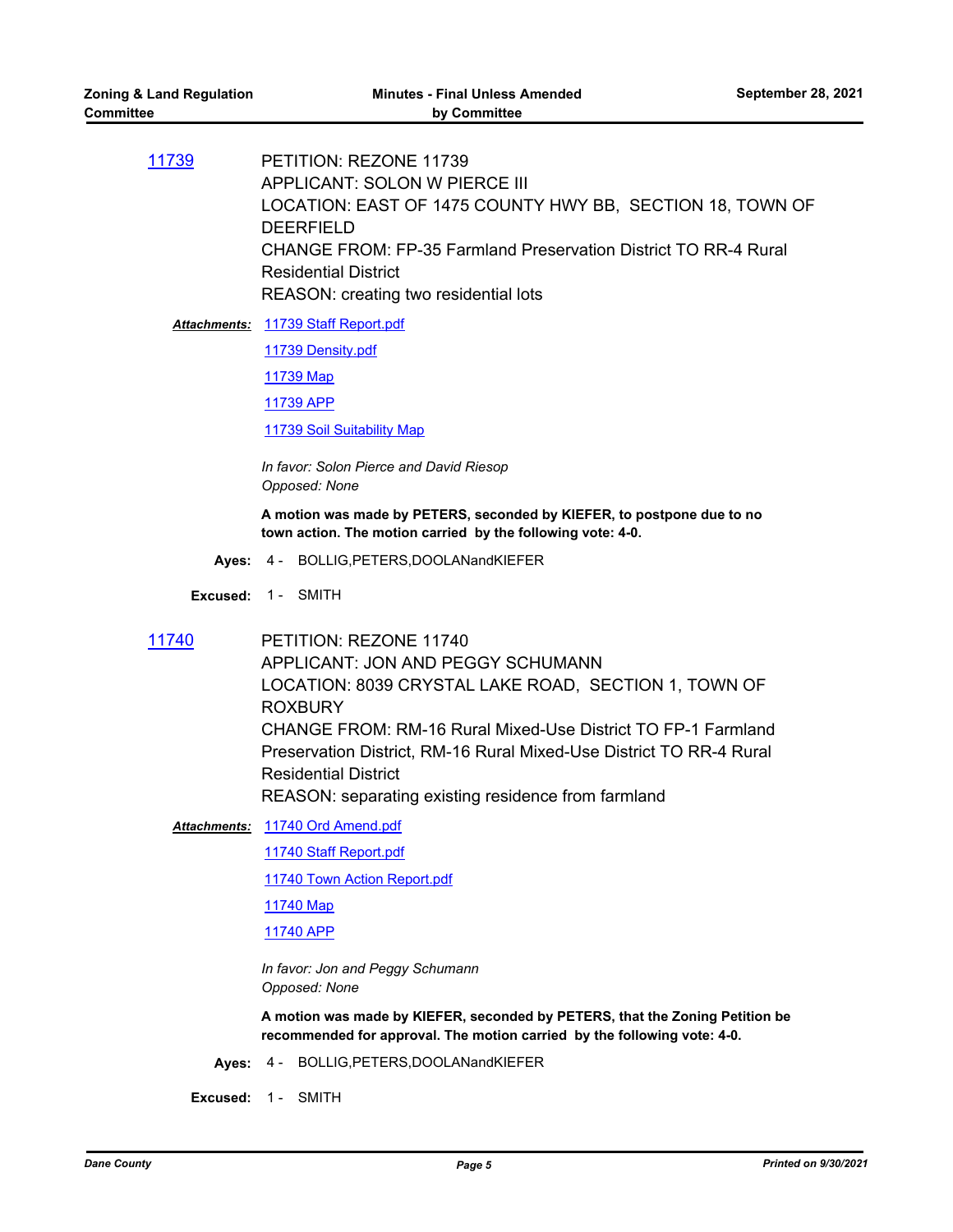| 11741               | PETITION: REZONE 11741<br><b>APPLICANT: MISHPACHA LLC</b><br>LOCATION: 2313 SUGAR RIVER ROAD, SECTION 20, TOWN OF<br><b>VERONA</b><br><b>CHANGE FROM: AT-35 Agriculture Transition District TO RR-4 Rural</b><br>Residential District, RR-1 Rural Residential District TO RR-4 Rural<br>Residential District, RR-1 Rural Residential District TO AT-35 Agriculture<br><b>Transition District</b><br>REASON: separating existing residence from farmland |
|---------------------|---------------------------------------------------------------------------------------------------------------------------------------------------------------------------------------------------------------------------------------------------------------------------------------------------------------------------------------------------------------------------------------------------------------------------------------------------------|
|                     | Attachments: 11741 Staff Update                                                                                                                                                                                                                                                                                                                                                                                                                         |
|                     | 11741 Existing driveway easement and agreement                                                                                                                                                                                                                                                                                                                                                                                                          |
|                     | 11741 Town Action.pdf                                                                                                                                                                                                                                                                                                                                                                                                                                   |
|                     | DC Subdivision code shared driveway easement provisions                                                                                                                                                                                                                                                                                                                                                                                                 |
|                     | 11741 Map                                                                                                                                                                                                                                                                                                                                                                                                                                               |
|                     | 11741 APP                                                                                                                                                                                                                                                                                                                                                                                                                                               |
|                     | In favor: Harvey Temkin and Ron Klaas<br>Opposed: None                                                                                                                                                                                                                                                                                                                                                                                                  |
|                     | A motion was made by PETERS, seconded by DOOLAN, to postpone to address<br>the private/public drive access. The motion carried by the following vote: 4-0.                                                                                                                                                                                                                                                                                              |
|                     | Ayes: 4 - BOLLIG, PETERS, DOOLANandKIEFER                                                                                                                                                                                                                                                                                                                                                                                                               |
|                     | Excused: 1- SMITH                                                                                                                                                                                                                                                                                                                                                                                                                                       |
| 11742               | PETITION: REZONE 11742                                                                                                                                                                                                                                                                                                                                                                                                                                  |
|                     | APPLICANT: MEIER REV LIVING TR, ROGER J<br>LOCATION: 7616 AND 7628 MINERAL POINT ROAD, SECTION 20,                                                                                                                                                                                                                                                                                                                                                      |
|                     | <b>TOWN OF MIDDLETON</b>                                                                                                                                                                                                                                                                                                                                                                                                                                |
|                     | <b>CHANGE FROM: AT-5 Agriculture Transition District TO SFR-08 Single</b>                                                                                                                                                                                                                                                                                                                                                                               |
|                     | <b>Family Residential District</b>                                                                                                                                                                                                                                                                                                                                                                                                                      |
|                     | REASON: create 7 residential lots                                                                                                                                                                                                                                                                                                                                                                                                                       |
| <b>Attachments:</b> | 11742 Ord Amend.pdf                                                                                                                                                                                                                                                                                                                                                                                                                                     |
|                     | 11742 Staff Report UPDATE.pdf                                                                                                                                                                                                                                                                                                                                                                                                                           |
|                     | 11742 Town Action Report.pdf                                                                                                                                                                                                                                                                                                                                                                                                                            |
|                     | 11742 Map UPDATE.pdf                                                                                                                                                                                                                                                                                                                                                                                                                                    |
|                     | 11742 APP updated                                                                                                                                                                                                                                                                                                                                                                                                                                       |
|                     |                                                                                                                                                                                                                                                                                                                                                                                                                                                         |

*In favor: Bruce Hollar and Craig Stanley Opposed: None*

**A motion was made by PETERS, seconded by KIEFER, that the Zoning Petition be recommended for approval. The motion carried by the following vote: 4-0. 1. The zoning district classification of NR-C Natural Resource-Conservancy shall be assigned to the storm water outlot.**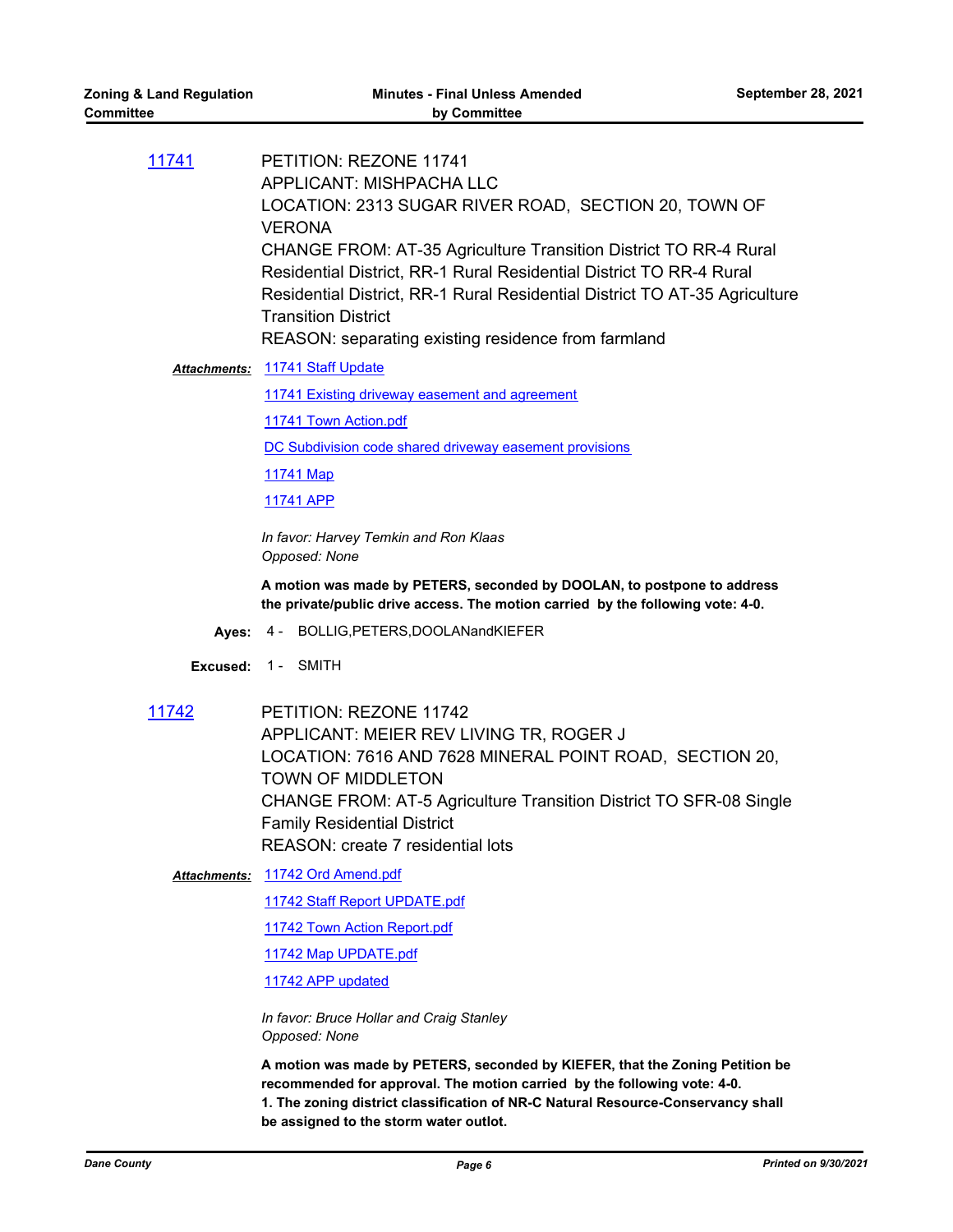**Ayes:** 4 - BOLLIG,PETERS,DOOLANandKIEFER

**Excused:** 1 - SMITH

[11743](http://dane.legistar.com/gateway.aspx?m=l&id=/matter.aspx?key=20587) PETITION: REZONE 11743 APPLICANT: AMY KIRNER & SCOTT FRIEDL LOCATION: 3904 BIRCH TRAIL, SECTION 23, TOWN OF CROSS PLAINS CHANGE FROM: FP-1 Farmland Preservation District TO RR-2 Rural Residential District, RR-2 Rural Residential District TO FP-1 Farmland Preservation District REASON: expanding an existing residential lot

[11743 Ord Amend.pdf](http://dane.legistar.com/gateway.aspx?M=F&ID=0dd6b4cd-7cd8-411e-93ec-f28c78866b01.pdf) *Attachments:*

[11743 Staff Report.pdf](http://dane.legistar.com/gateway.aspx?M=F&ID=ef77d683-0a65-4bc1-b61a-6fdec9485480.pdf)

[11743 Town Action Report](http://dane.legistar.com/gateway.aspx?M=F&ID=e22b2ecb-1d30-4a09-8214-85921759e275.pdf)

[11743 Map](http://dane.legistar.com/gateway.aspx?M=F&ID=3f1fbba5-035d-4746-8196-4dac20a6e66d.pdf)

[11743 APP](http://dane.legistar.com/gateway.aspx?M=F&ID=66f57425-6b86-441b-9a51-490239ca41ee.pdf)

*In favor: Amy Kirner and Scott Friedl Opposed: None*

**A motion was made by DOOLAN, seconded by PETERS, that the Zoning Petition be recommended for approval. The motion carried by the following vote: 4-0. 1. A deed restriction shall be recorded on the FP-1 zoned lot ( Lot 2) to prohibit residential use of the property.**

**Ayes:** 4 - BOLLIG,PETERS,DOOLANandKIEFER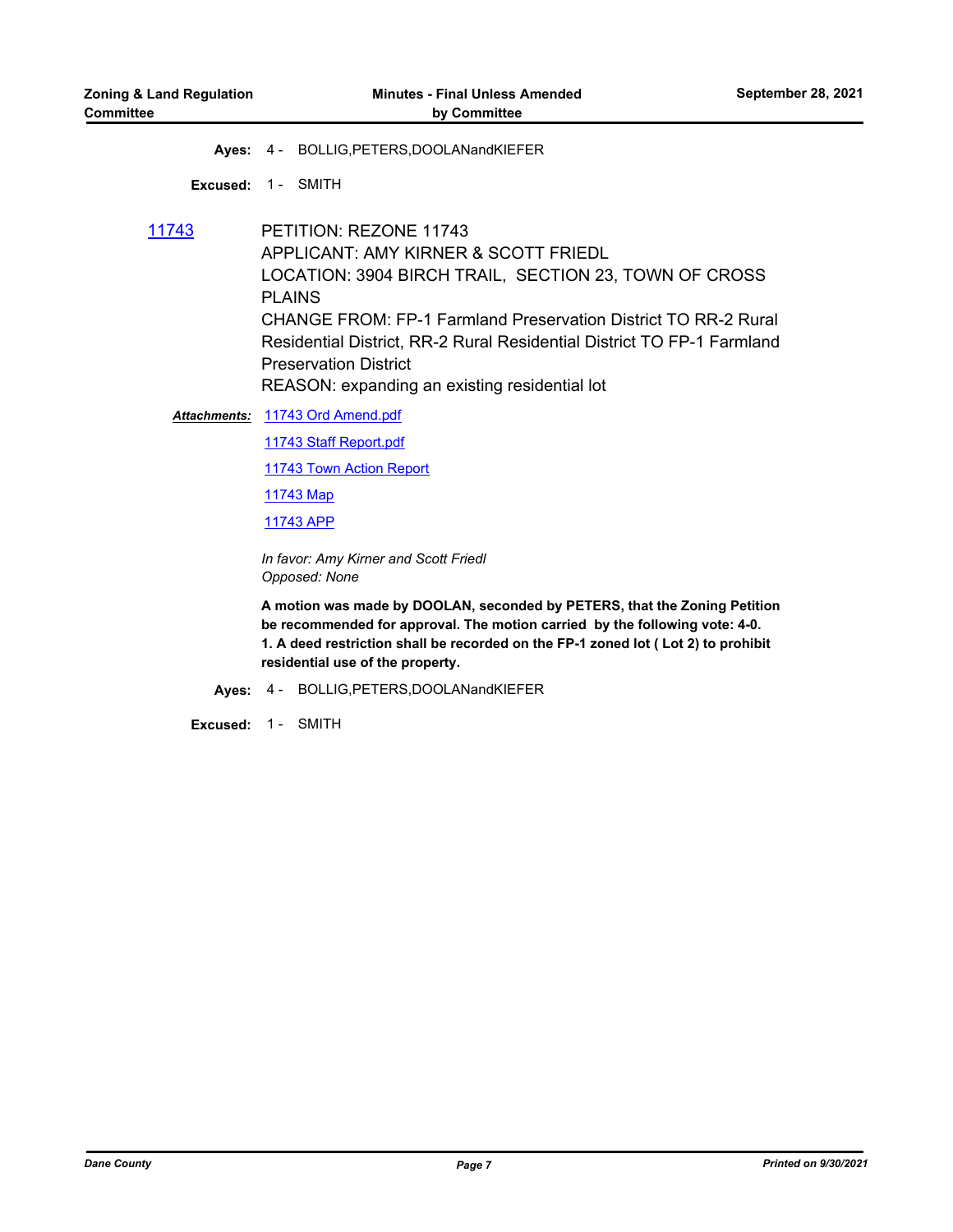[11744](http://dane.legistar.com/gateway.aspx?m=l&id=/matter.aspx?key=20588) PETITION: REZONE 11744 APPLICANT: RON AND CATHERINE HASSLINGER LOCATION: 2525 TOWER ROAD, SECTION 17, TOWN OF DUNN CHANGE FROM: SFR-08 Single Family Residential District TO RR-2 Rural Residential District, RR-16 Rural Residential District TO RR-2 Rural Residential District REASON: shifting of property lines between adjacent land owners

Attachments: [11744 Ord Amend.pdf](http://dane.legistar.com/gateway.aspx?M=F&ID=fa6ebe8b-99d5-4eb9-9989-b39b295f478e.pdf)

[11744 Staff Report](http://dane.legistar.com/gateway.aspx?M=F&ID=9ec264f0-e76c-46fa-9395-69e57d77ebfe.pdf)

[11744 Town Action Report.pdf](http://dane.legistar.com/gateway.aspx?M=F&ID=24620bbb-1cbc-4b0c-8b64-4edea0c9f673.pdf)

[11744 Map](http://dane.legistar.com/gateway.aspx?M=F&ID=1aaab67c-3cf6-4ebc-a16f-8e7ac1d0ab3d.pdf)

[11744 APP](http://dane.legistar.com/gateway.aspx?M=F&ID=d602e618-3790-4c98-b93e-bd401cd7ffa0.pdf)

*In favor: Chuck Siewert Opposed: None*

**A motion was made by PETERS, seconded by KIEFER, that the Zoning Petition be recommended for approval. The motion carried by the following vote: 4-0. 1. The existing home at 4240 Mahoney Road shall be removed prior the rezone** 

**becoming effective.**

**2. A building and driveway envelope shall be depicted on the Certified Survey Map on the proposed 17-acre lot. A note shall be added to the CSM to identify that "all buildings and driveways constructed on the property shall be located within the building envelope area".**

**3.A deed restriction shall be recorded on both properties stating the following: a. Future land divisions of the properties are prohibited.**

**b. The housing density rights have been exhausted per the Town of Dunn Comprehensive Plan policies. Further residential development of the properties is prohibited.**

**c. There shall be one single family residence per lot.**

**d. The land uses on the properties shall be limited exclusively to the following: One single family home one per parcel; Small-scale farming; Residential accessory buildings; Home occupations; Incidental room rental; Foster homes for less than five children; Undeveloped natural resource and open space areas; Utility services associated with a permitted use; Transportation, utility, communication, or other use required by law; Conditional Uses listed under the Rural Residential Zoning District may also be allowed if obtained through the conditional use permit process.**

**Ayes:** 4 - BOLLIG,PETERS,DOOLANandKIEFER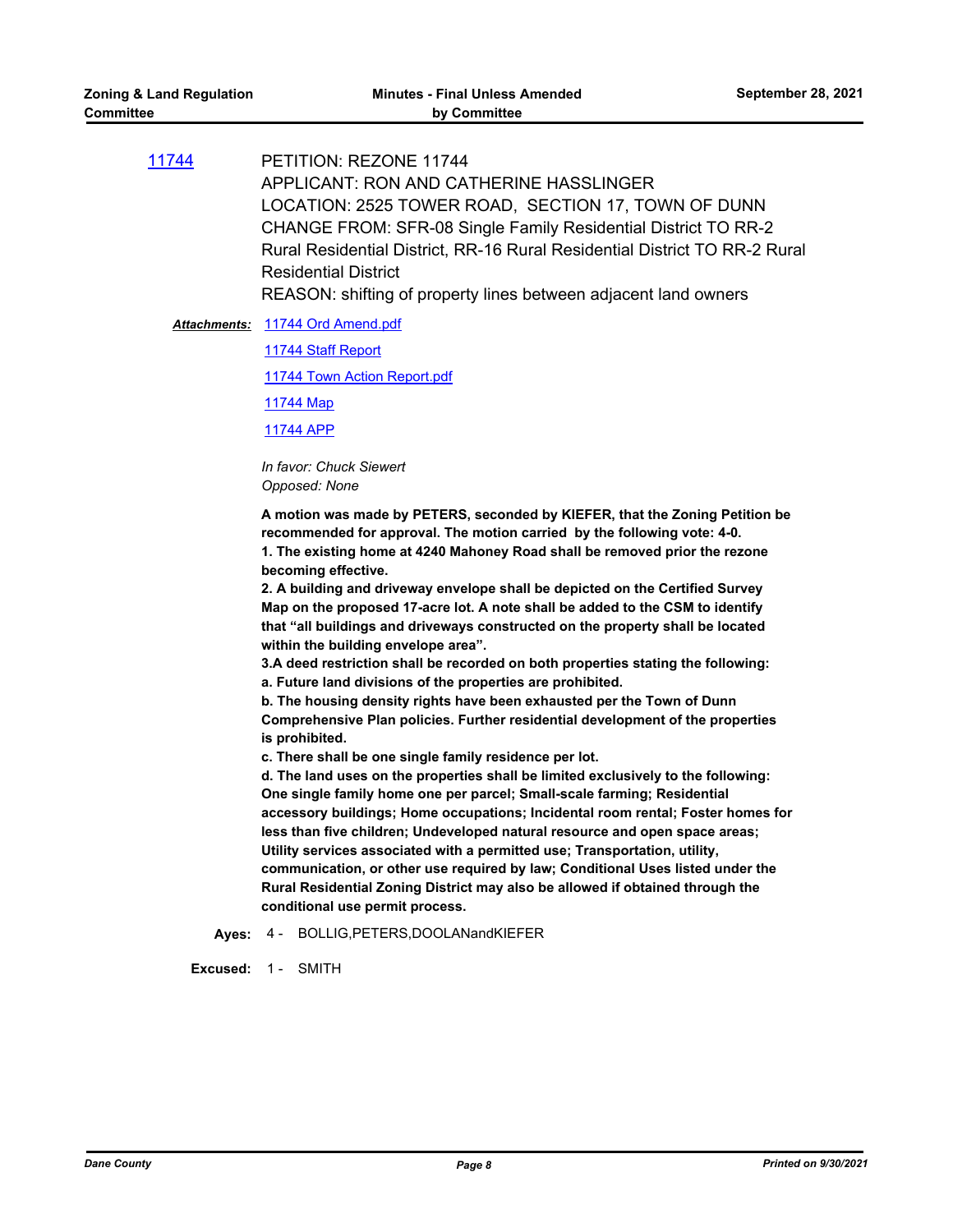[11745](http://dane.legistar.com/gateway.aspx?m=l&id=/matter.aspx?key=20589) PETITION: REZONE 11745 APPLICANT: TOWN OF CROSS PLAINS LOCATION: 8878 W MINERAL POINT RD, SECTION 21, TOWN OF CROSS PLAINS CHANGE FROM: LC Limited Commercial District TO GC General Commercial District, RR-2 Rural Residential District TO GC General Commercial District, FP-35 Farmland Preservation District TO HC Heavy Commercial District REASON: town blanket rezone petition to correct minor changes in zoning map to ensure consistency with plan

Attachments: [11745 Ord Amend.pdf](http://dane.legistar.com/gateway.aspx?M=F&ID=5f92ae26-810a-40cb-95b8-597adee133e4.pdf)

[11745 Staff Report.pdf](http://dane.legistar.com/gateway.aspx?M=F&ID=e33a6b9a-3dfd-4226-b038-0887586e2e70.pdf)

[11745 Town Action Report.pdf](http://dane.legistar.com/gateway.aspx?M=F&ID=2227dbd6-ac88-41b3-b6bf-ea5e66f3bc65.pdf)

**[11745 Deed Restriction documents](http://dane.legistar.com/gateway.aspx?M=F&ID=d34ba10c-3dfc-47a2-ba36-1479f7f82085.pdf)** 

[11745 Map](http://dane.legistar.com/gateway.aspx?M=F&ID=30f40bb9-a8ca-4b63-85b9-1ddd90c05054.pdf)

[11745 APP](http://dane.legistar.com/gateway.aspx?M=F&ID=3b3747df-30d8-4cf2-b52f-1cf734570f0e.pdf)

*In favor: Ray and John Sullivan Opposed: None*

**A motion was made by DOOLAN, seconded by PETERS, that the Zoning Petition be recommended for approval. The motion carried by the following vote: 4-0. 1. A deed restriction shall be recorded on tax parcels 0707-152-9420-3 and 0707-152-9425-8 limiting commercial land uses exclusively to the following: Indoor entertainment and assembly, specifically limited to a restaurant; Accessory uses, such as parking and incidental indoor storage, typically associated with a restaurant use; All buildings, parking lots and other improvements on the site shall not exceed of the general commercial zoning parcel; and Outdoor dining & seating is limited to 30 people. 2. A deed restriction shall be recorded on tax parcel 0707-213-9500-2 limiting commercial land uses exclusively to the following: Indoor sales; Outdoor sales, display or repair and storage not to exceed 50 motor vehicles.**

**Ayes:** 4 - BOLLIG,PETERS,DOOLANandKIEFER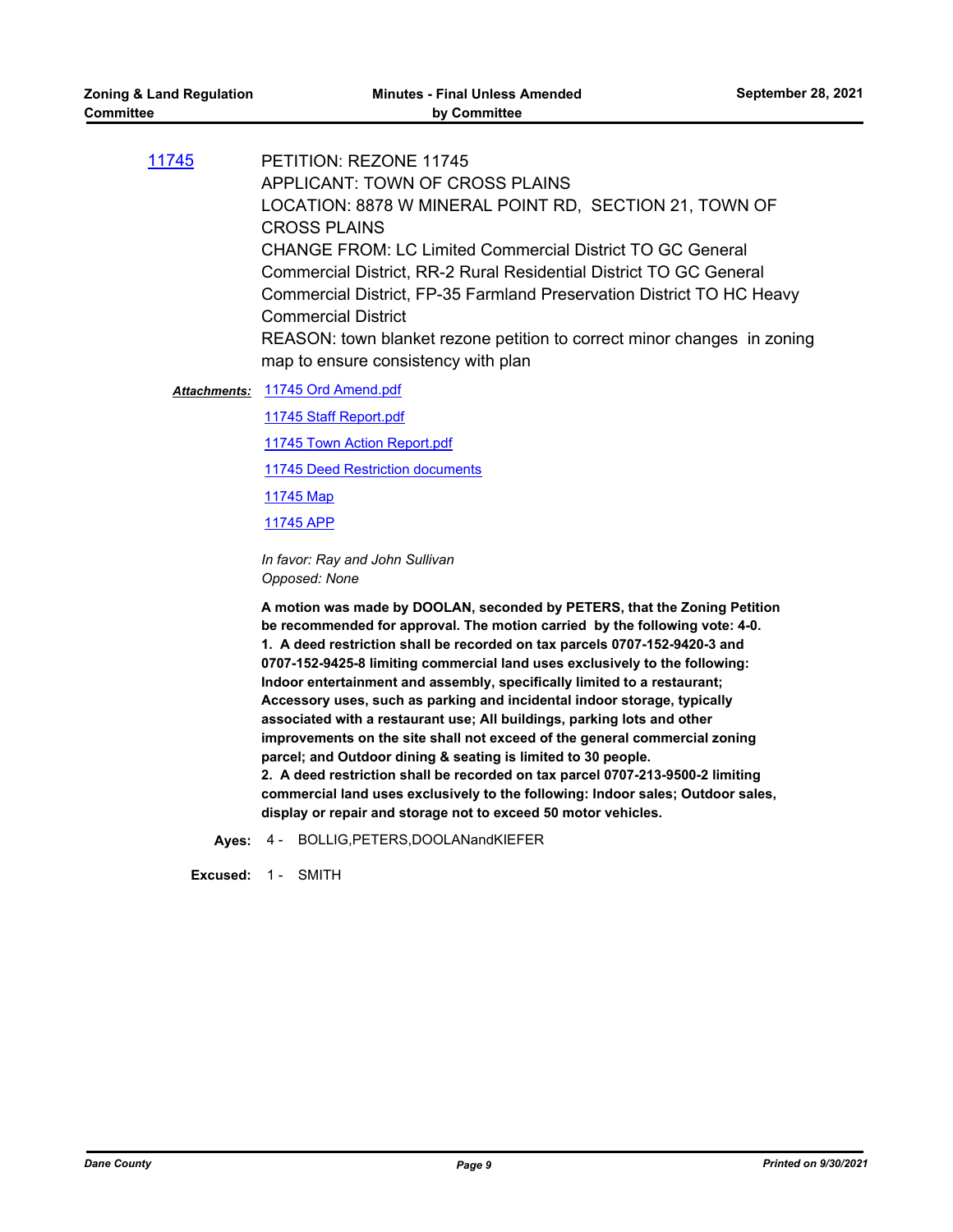[02531](http://dane.legistar.com/gateway.aspx?m=l&id=/matter.aspx?key=20590) PETITION: CUP 02531 APPLICANT: SHAW COURT REDEMPTION LLC LOCATION: 3054 SHAW COURT, SECTION 5, TOWN OF DUNN CUP DESCRIPTION: transient or tourist lodging

Attachments: [CUP 2531 Staff Report](http://dane.legistar.com/gateway.aspx?M=F&ID=d6e3b08d-0b28-4d03-b22c-39766193ad8a.pdf)

[CUP 2531 Town Action Report](http://dane.legistar.com/gateway.aspx?M=F&ID=aa9d6d19-a868-4190-a302-10fd07056e03.pdf)

[CUP 2531 Map](http://dane.legistar.com/gateway.aspx?M=F&ID=0a0b0a24-89cc-43b0-bdfa-6a15c1a74b14.pdf)

[CUP 2531 APP](http://dane.legistar.com/gateway.aspx?M=F&ID=8736797d-840c-4e83-87b8-60a2c7b28be8.pdf)

*In favor: Jane and Jim Cisler; Kevin Thome Opposed: Chuck O'hare*

**A motion was made by KIEFER, seconded by PETERS, that the Conditional Use Permit be postponed due to public opposition. The motion carried by the following vote: 4-0.**

**Ayes:** 4 - BOLLIG,PETERS,DOOLANandKIEFER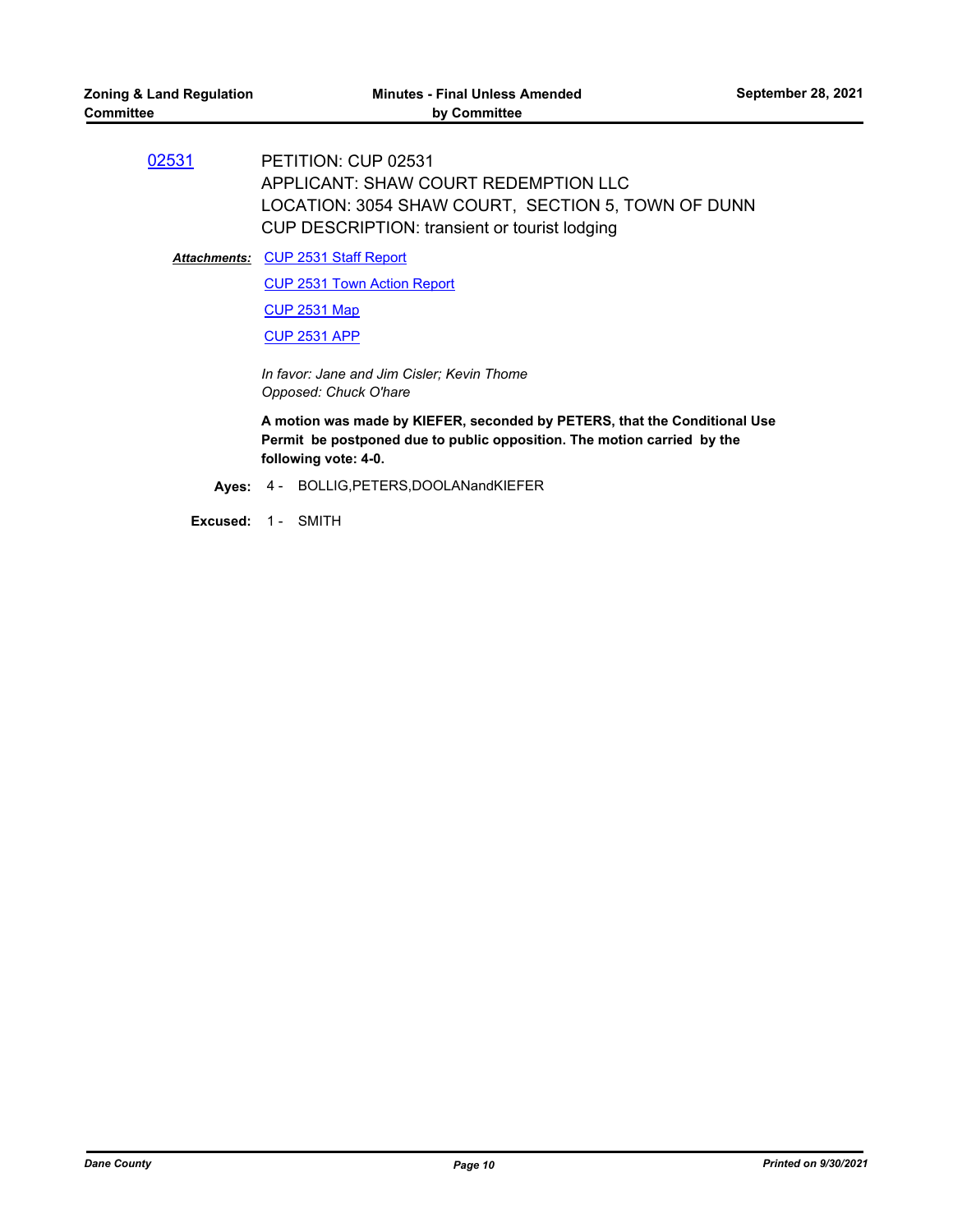[02532](http://dane.legistar.com/gateway.aspx?m=l&id=/matter.aspx?key=20591) PETITION: CUP 02532 APPLICANT: GRENLIE IRREV TR, THOMAS R LOCATION: SOUTH OF 3776 FORSHAUG ROAD, SECTION 26, TOWN OF VERMONT CUP DESCRIPTION: limited family business - therapist

Attachments: [CUP 2532 Staff Report.pdf](http://dane.legistar.com/gateway.aspx?M=F&ID=79a04be3-38ee-4c4f-8628-f266aaa5bc76.pdf)

[CUP 2532 Town Action Report.pdf](http://dane.legistar.com/gateway.aspx?M=F&ID=961f579d-3366-406b-a879-e9c9907d2811.pdf)

[CUP 2532 Map](http://dane.legistar.com/gateway.aspx?M=F&ID=be5fdc3c-d13b-48a6-89ed-dd779c83cb33.pdf)

[CUP 2532 APP](http://dane.legistar.com/gateway.aspx?M=F&ID=49dc1739-a891-47c3-8d44-275d4673d657.pdf)

[CUP 2532.pdf](http://dane.legistar.com/gateway.aspx?M=F&ID=cf23fd90-0061-4a25-b12e-bd5eb290fb98.pdf)

*In favor: Sara Edwards Opposed: None*

**A motion was made by DOOLAN, seconded by PETERS, that the Conditional Use Permit be approved with conditions. The motion carried by the following vote: 4-0.**

**1. The use shall employ no more than one or one full-time equivalent, employee who is not a member of the family residing on the premises.**

**2. Sanitary fixtures to serve the limited family business use may be installed, but must be removed upon expiration of the conditional use permit or abandonment of the limited family business.**

**3. The conditional use permit shall automatically expire on sale of the property or the business to an unrelated third party.**

**4. The physical development and operation of the conditional use must conform, in all respects, to the approved site plan, operational plan and phasing plan. 5. New and existing buildings proposed to house a conditional use must be constructed and maintained to meet the current requirements of the applicable sections of the Wisconsin Commercial Building Code or Uniform Dwelling Code. 6. The applicant shall apply for, receive and maintain all other legally required and applicable local, county, state and federal permits. Copies of approved permits or other evidence of compliance will be provided to the zoning administrator upon request.**

**7. Any ongoing business operation must obtain and continue to meet all legally required and applicable local, county, state and federal licensing requirements. Copies of approved licenses or other evidence of compliance will be provided to the zoning administrator upon request.**

**8. Existing onsite wastewater sewage disposal systems, if any, serving the conditional use must be inspected by a licensed plumber to determine its suitability for the proposed or expanded use. Deficient systems must be brought, at the owner's expense, into full compliance with the current requirements for new development of the state plumbing code and Chapter 46, Dane County Code.**

**9. All vehicles and equipment must access the site only at approved locations identified in the site plan and operations plan.**

**10. Off-street parking must be provided, consistent with s. 10.102(8).**

**11. If the Dane County Highway, Transportation and Public Works Department or the town engineer determine that road intersection improvements are necessary to safely accommodate the conditional use, the cost of such improvements shall be borne by the landowner. Costs borne by the landowner shall be proportional**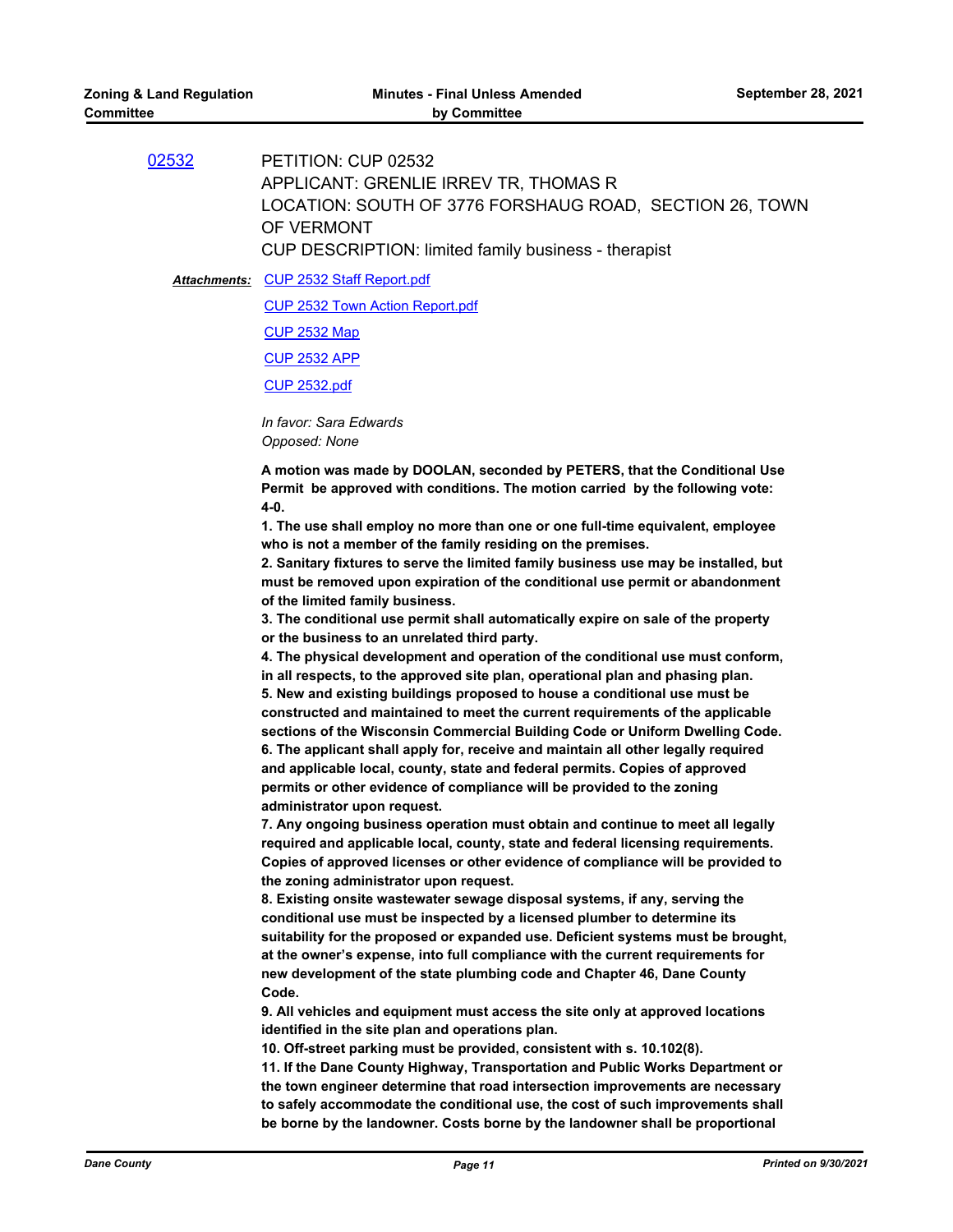**to the incremental increase in traffic associated with the proposed conditional use.**

**12. The Zoning Administrator or designee may enter the premises of the operation in order to inspect those premises and to ascertain compliance with these conditions or to investigate an alleged violation. Zoning staff conducting inspections or investigations will comply with any applicable workplace safety rules or standards for the site.**

**13. The owner must post, in a prominent public place and in a form approved by the zoning administrator, a placard with the approved Conditional Use Permit number, the nature of the operation, name and contact information for the operator, and contact information for the Dane County Zoning Division. 14. The owner or operator must keep a copy of the conditional use permit, including the list of all conditions, on the site, available for inspection to the public during business hours.**

**15. Failure to comply with any imposed conditions, or to pay reasonable county costs of investigation or enforcement of sustained violations, may be grounds for revocation of the conditional use permit. The holder of a conditional use permit shall be given a reasonable opportunity to correct any violations prior to revocation** 

**16. If any use allowed by an approved conditional use permit is abandoned for one year or more, the associated conditional use permit shall be terminated. Future re-establishment of an abandoned conditional use shall require approval of a new conditional use permit.**

**Ayes:** 4 - BOLLIG,PETERS,DOOLANandKIEFER

**Excused:** 1 - SMITH

### **E. Zoning Map Amendments and Conditional Use Permits from previous meetings**

**Please note that a public hearing has already been held for the agenda items listed below. Additional testimony will not be taken on the items unless requested by the Committee members.**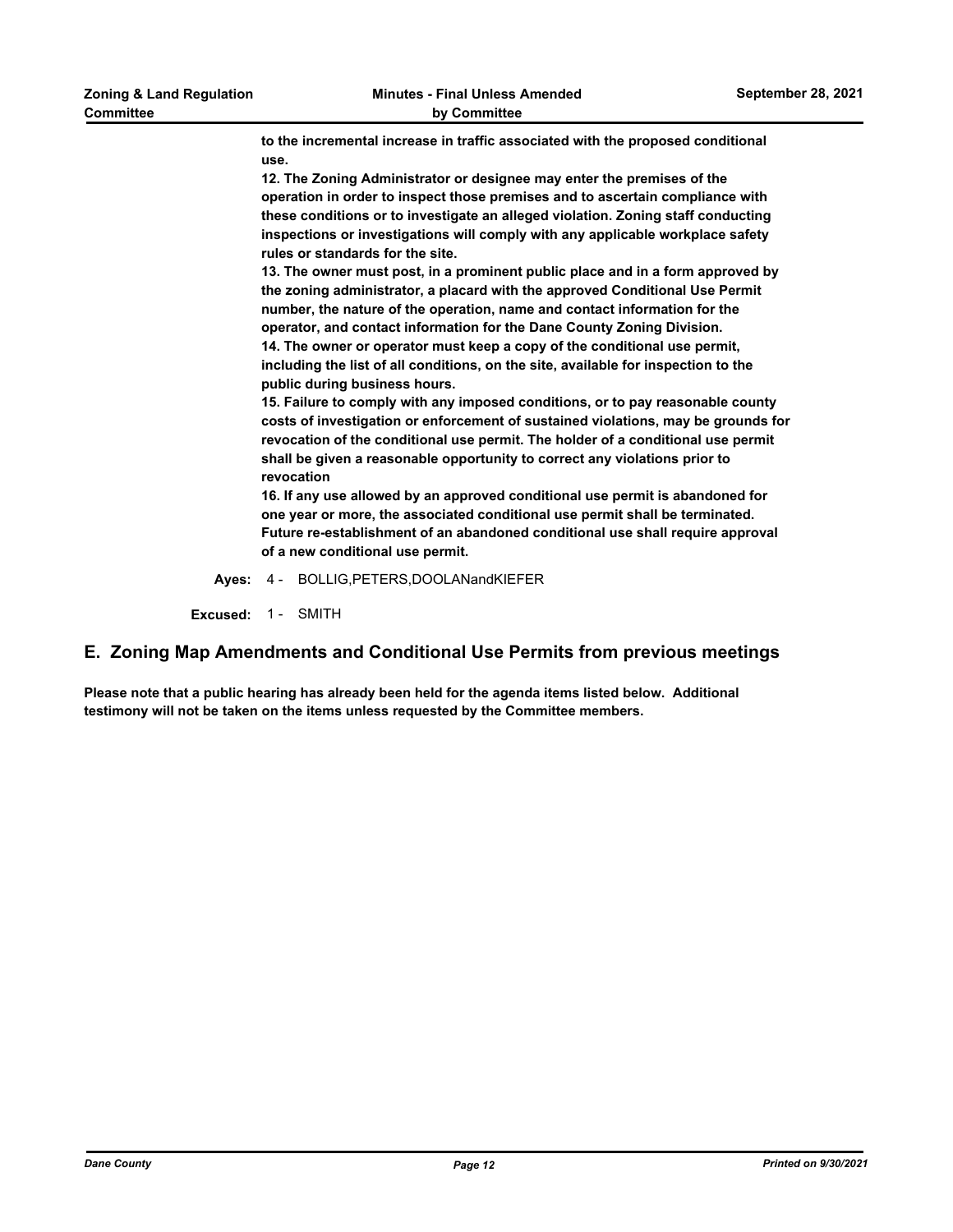[11596](http://dane.legistar.com/gateway.aspx?m=l&id=/matter.aspx?key=18120) PETITION: REZONE 11596 APPLICANT: DIANA M NELSON LOCATION: 4927 FELLAND ROAD, SECTION 35, TOWN OF BURKE CHANGE FROM: RR-8 Rural Residential District TO RR-4 Rural Residential District REASON: division of an existing residential lot to create two smaller lots

Attachments: [11596 Ord Amend.pdf](http://dane.legistar.com/gateway.aspx?M=F&ID=2138ed10-0dfe-4176-ad89-1ac39fed9242.pdf)

[11596 Staff Update](http://dane.legistar.com/gateway.aspx?M=F&ID=303a730b-d60a-4207-8920-bd7c41793fff.pdf)

[11596 Town Action \(updated\)](http://dane.legistar.com/gateway.aspx?M=F&ID=63afe2f7-b91c-45aa-aac2-fa4b99878a47.pdf)

[11596 LD-017 Variance Report.pdf](http://dane.legistar.com/gateway.aspx?M=F&ID=eb447fa5-47c8-4975-a200-f7e1add1de51.pdf)

[11596 Map](http://dane.legistar.com/gateway.aspx?M=F&ID=bcfc7770-0f91-4b95-9571-a6b3d6dcb94a.pdf)

[11596 APP](http://dane.legistar.com/gateway.aspx?M=F&ID=18463201-fbe5-468f-86ec-7fa967cacc57.pdf)

**A motion was made by PETERS, seconded by KIEFER, that the Zoning Petition be recommended for approval. The motion carried by the following vote: 4-0. 1. Owner shall present a final driveway access easement agreement acceptable** 

**to the town attorney by November 16, 2021.** 

**2. Owner shall pay in full all outstanding monies owed to the town and incurred in the review and action on the CSM by November 16, 2021.** 

**3. Failure to comply with the aforementioned conditions by November 16, 2021 shall render the petition null and void.**

**Ayes:** 4 - BOLLIG,PETERS,DOOLANandKIEFER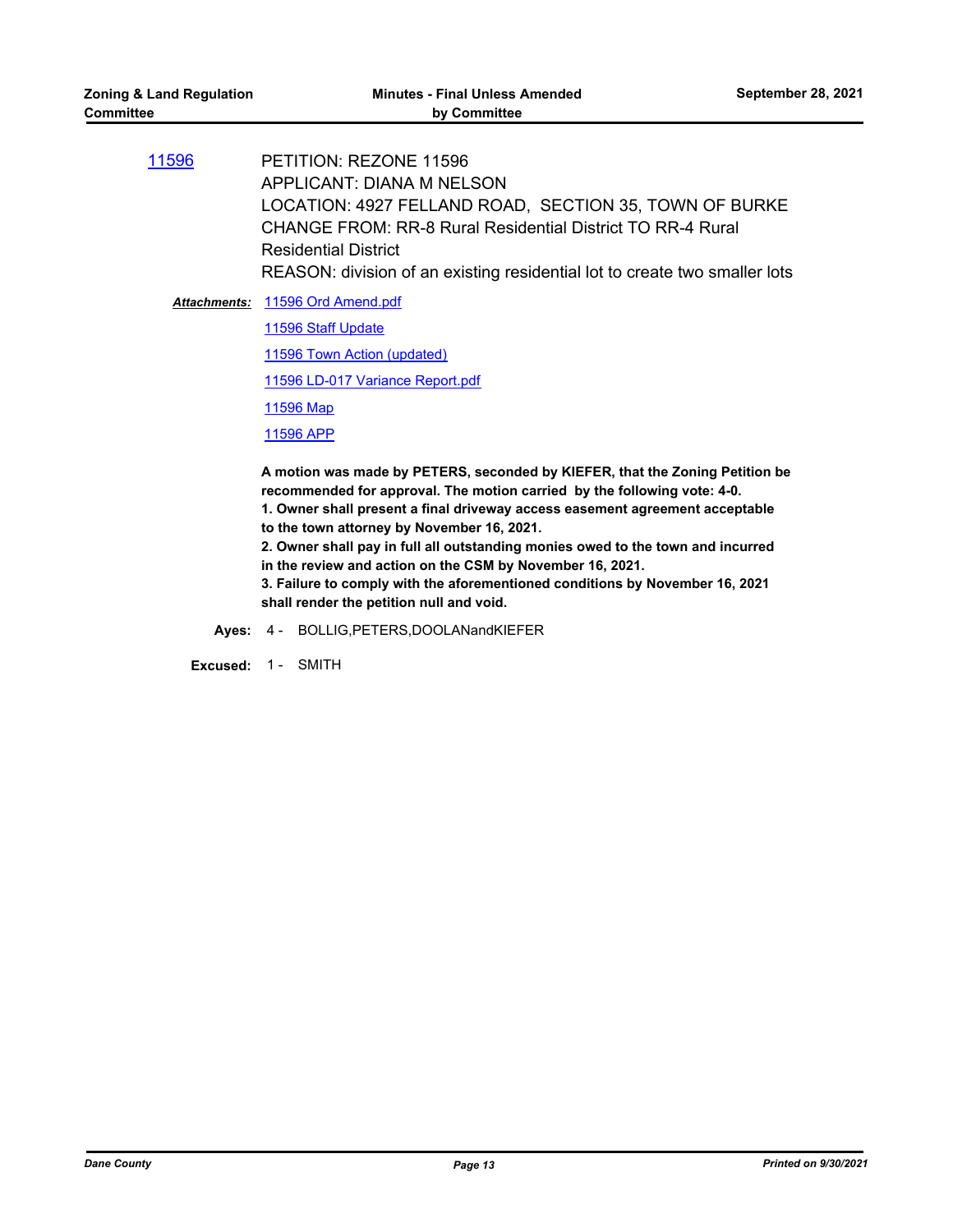| 11729 | PETITION: REZONE 11729                                               |
|-------|----------------------------------------------------------------------|
|       | APPLICANT: LOIS ANN WILLIAMS                                         |
|       | LOCATION: 2069 WILLIAMS DRIVE, SECTION 29, TOWN OF                   |
|       | <b>PLEASANT SPRINGS</b>                                              |
|       | <b>CHANGE FROM: RR-2 Rural Residential District TO SFR-08 Single</b> |
|       | <b>Family Residential District</b>                                   |
|       | REASON: creating three residential lots                              |

Attachments: [11729 Ord Amend.pdf](http://dane.legistar.com/gateway.aspx?M=F&ID=5ea3a117-c160-4d6e-b0ee-e360c9eb2b1a.pdf) [11729 Staff Update](http://dane.legistar.com/gateway.aspx?M=F&ID=f92014aa-e154-4fb0-bc63-66e2207d9b70.pdf) [11729 Town Action Report.pdf](http://dane.legistar.com/gateway.aspx?M=F&ID=0adc6196-8736-4a3a-a90d-64a00a1e4e92.pdf) [11729 Map](http://dane.legistar.com/gateway.aspx?M=F&ID=9413bc16-38a0-40bf-b726-8078258333f0.pdf) [11729 APP](http://dane.legistar.com/gateway.aspx?M=F&ID=1bc24eac-e9af-4ad3-90f0-9e21b3943f3c.pdf) [11729 Response to Opposition.pdf](http://dane.legistar.com/gateway.aspx?M=F&ID=d86b51d2-df6c-4080-90b0-82c33e33c3e1.pdf) [11729 Opposition - Olson.pdf](http://dane.legistar.com/gateway.aspx?M=F&ID=baf85c0d-7d64-4cd7-a1ee-dbe4ae79e04b.pdf) [Pleasant Springs Land Use Element](http://dane.legistar.com/gateway.aspx?M=F&ID=45998533-d895-47f8-8050-5f0818a19efa.pdf)

> **A motion was made by PETERS, seconded by KIEFER, that the Zoning Petition be recommended for approval. The motion carried by the following vote: 4-0. 1. Any residential dwellings on the proposed lots shall be served by public sanitary sewer.**

**2. Property owner shall record a deed restriction on proposed lot 3 prohibiting residential development until such time as the property is annexed into the MMSD's limited service area.**

**Ayes:** 4 - BOLLIG,PETERS,DOOLANandKIEFER

**Excused:** 1 - SMITH

### **F. Plats and Certified Survey Maps**

[2021 LD-006](http://dane.legistar.com/gateway.aspx?m=l&id=/matter.aspx?key=21020) Preliminary Plat - Dairy Ridge Heights

Town of Verona

Staff recommends acceptance and schedule for future consideration (conditional approval)

#### Attachments: [acceptance](http://dane.legistar.com/gateway.aspx?M=F&ID=ba4b72d2-a496-42d6-a5ae-4f980bf9080d.pdf)

#### [DAIRY RIDGE HEIGHTS PRE PLAT \(8-11-21\)](http://dane.legistar.com/gateway.aspx?M=F&ID=ab914f3b-51cb-468a-8d40-3bbeafcc738f.pdf)

**A motion was made by PETERS, seconded by DOOLAN, to accept the Dairy Ridge Heights preliminary plat and schedule the plat for future consideration. The motion carried by the following vote: 4-0.**

**Ayes:** 4 - BOLLIG,PETERS,DOOLANandKIEFER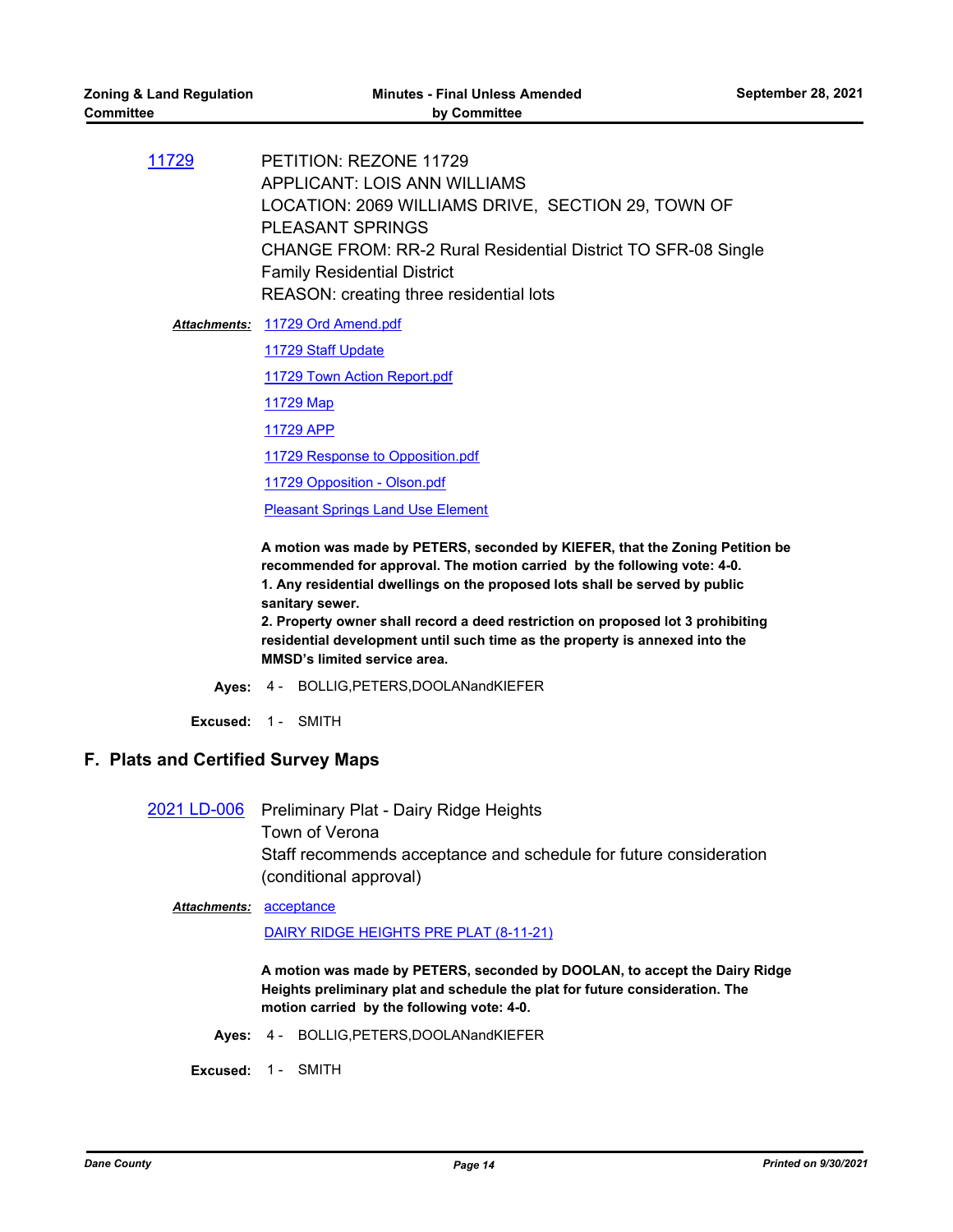### **G. Resolutions**

#### **4.** 2021 ACCEPTING FARMLAND PRESERVATION PLAN GRANT

[RES-124](http://dane.legistar.com/gateway.aspx?m=l&id=/matter.aspx?key=20752)

*Sponsors:* SMITH, BOLLIG, EICHER, CHAWLA, DOWNING, JOERS, RATCLIFF and DOOLAN

[2021 RES 124.pdf](http://dane.legistar.com/gateway.aspx?M=F&ID=5051c403-a9e9-4e8a-b69d-0d56c9aaa2fe.pdf) *Attachments:*

[2021 RES 124 -Fiscal Note.pdf](http://dane.legistar.com/gateway.aspx?M=F&ID=9fba0ca4-0538-4ed4-9895-754530d41d1d.pdf)

[2021 RES-124 CONTRACT #14451](http://dane.legistar.com/gateway.aspx?M=F&ID=2f446bc7-4e1a-438b-8b29-47975ee654f6.pdf)

**A motion was made by DOOLAN, seconded by PETERS, that the Resolution Requiring 2/3rds Vote be recommended for approval. The motion carried by the following vote: 4-0.**

**Ayes:** 4 - BOLLIG,PETERS,DOOLANandKIEFER

**Excused:** 1 - SMITH

## **H. Ordinance Amendment**

#### **I. Items Requiring Committee Action**

| 2021           | Site Plan Review for the relocation of a farm residence within the FP-35 |
|----------------|--------------------------------------------------------------------------|
| <b>ACT-151</b> | <b>Farmland Preservation Zoning District</b>                             |
|                | Applicant: Todd Kluever (TK2 Enterprises)                                |
|                | Location: 1221 State Hwy 19, Section 8, Town of Medina                   |

*Attachments:* [TK2 Enterprises site plan review, Sect 8, Medina.pdf](http://dane.legistar.com/gateway.aspx?M=F&ID=0a8fb821-862f-4081-a92e-d1a087545618.pdf)

*In favor: Todd Kluever*

**A motion was made by DOOLAN, seconded by KIEFER, to approve the site plan for the new location of the farm residence a 1221 State Highway 19, Section 8, Town of Medina. The motion carried by the following vote: 4-0.**

**Ayes:** 4 - BOLLIG,PETERS,DOOLANandKIEFER